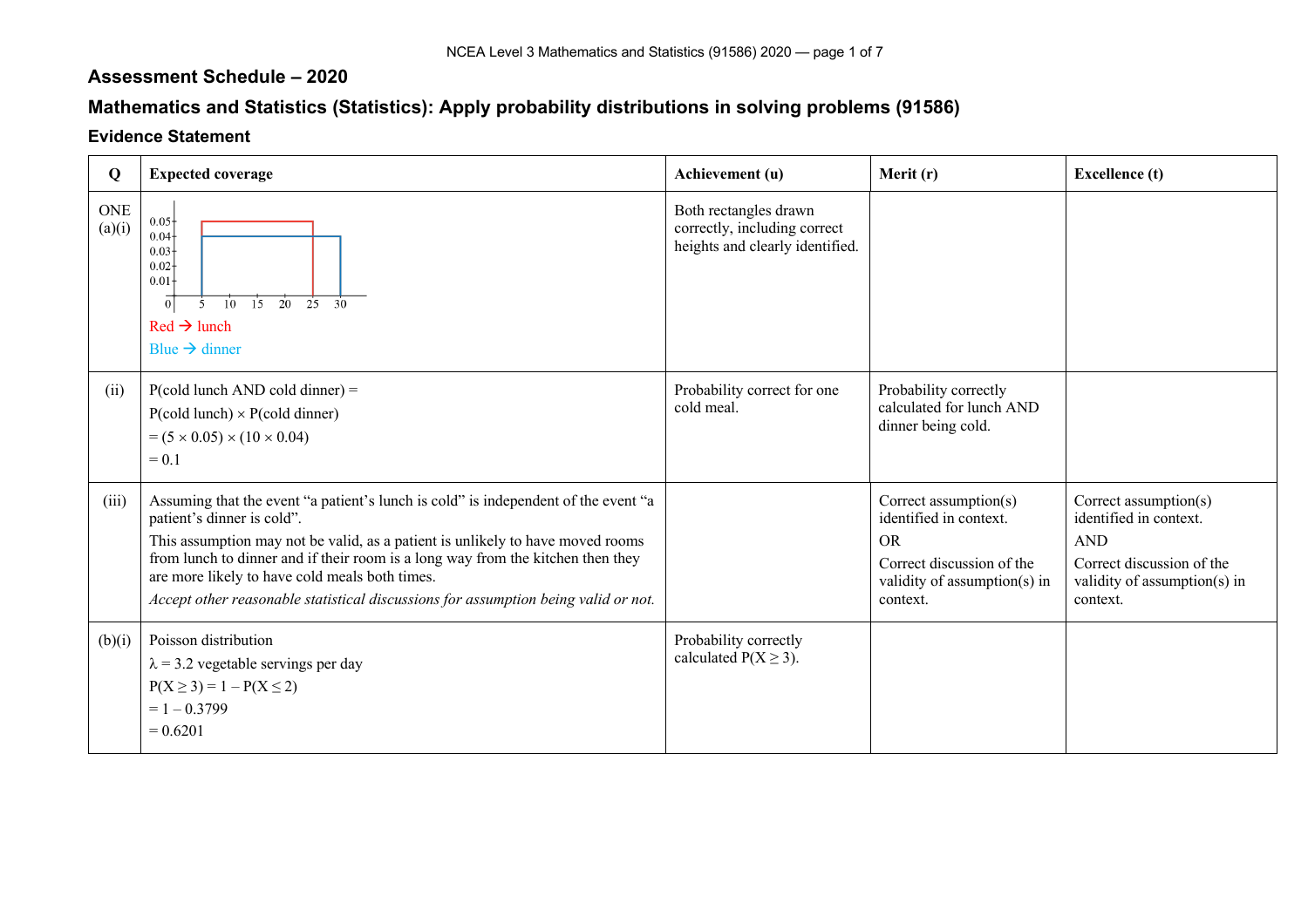| (ii)  | $P(X = 0) = 0.05$ and calculating $\lambda$ :<br>$e^{-\lambda} = 0.05$<br>$\lambda = -\ln 0.05$<br>$\lambda = 2.996$<br>So $\lambda = 3.0$ (1dp)                                                                                                                                                                                                                                                                                                                                                                                                                                                                                                                                                                                                                                                                                                                                                                                                                                                                                                                                                                                                                                                                                                                                                                                                        | Setting up relevant equation.                    | Showing clearly how $\lambda =$<br>3.0 is found.                                                                                                                        |                                                                                                        |
|-------|---------------------------------------------------------------------------------------------------------------------------------------------------------------------------------------------------------------------------------------------------------------------------------------------------------------------------------------------------------------------------------------------------------------------------------------------------------------------------------------------------------------------------------------------------------------------------------------------------------------------------------------------------------------------------------------------------------------------------------------------------------------------------------------------------------------------------------------------------------------------------------------------------------------------------------------------------------------------------------------------------------------------------------------------------------------------------------------------------------------------------------------------------------------------------------------------------------------------------------------------------------------------------------------------------------------------------------------------------------|--------------------------------------------------|-------------------------------------------------------------------------------------------------------------------------------------------------------------------------|--------------------------------------------------------------------------------------------------------|
| (iii) | Assuming that each occurrence of eating a serving of vegetables is independent<br>of other occurrences of eating a serving of vegetables may be invalid, because<br>vegetables are often eaten as part of a full meal, and often served together. For<br>example, if the meal was a roast then it is common to have more than one roast<br>vegetable: potatoes, pumpkin, kumara, carrots, etc.<br>Assuming that events "eating a serving of vegetables" cannot happen<br>simultaneously may be invalid because, if there is more than one serving of<br>vegetables in a meal, people might mix the vegetables together to take a<br>mouthful, essentially eating the servings of vegetables at the same time. For<br>example, if a meal has both potatoes and peas, a person might eat a mouthful of<br>potatoes WITH their peas.<br>Assuming that events "eating a serving of vegetables" occur at random and are<br>unpredictable may be invalid because it is common for vegetables to be served<br>with dinner, not consumed unpredictably throughout the day.<br>Assuming that events "eating a serving of vegetables" occur at a constant rate<br>throughout the day may be invalid because you consume more vegetables at<br>lunch than you do at breakfast (you don't usually eat vegetables at breakfast)<br>Accept other correct discussions. | One correct assumption<br>identified in context. | TWO correct assumptions<br>identified in context.<br><b>OR</b><br>ONE correct assumption<br>identified in context with<br>reasoning as to why it is not<br>appropriate. | TWO correct assumptions<br>identified in context with<br>reasoning as to why it is not<br>appropriate. |

| NØ                                    | <b>BT4</b><br>14 T                                            | <b>BIA</b><br>17Z | A3           | ${\bf A4}$ | M <sub>5</sub> | <b>M6</b> | 亚甲<br>ш. | E8       |
|---------------------------------------|---------------------------------------------------------------|-------------------|--------------|------------|----------------|-----------|----------|----------|
| No response; no<br>relevant evidence. | Reasonable start /<br>attempt at one part of<br>the question. | 1 of u            | $2$ of $\mu$ | 3 of u     | . of r         | 2 of 1    | l of t   | $2$ of t |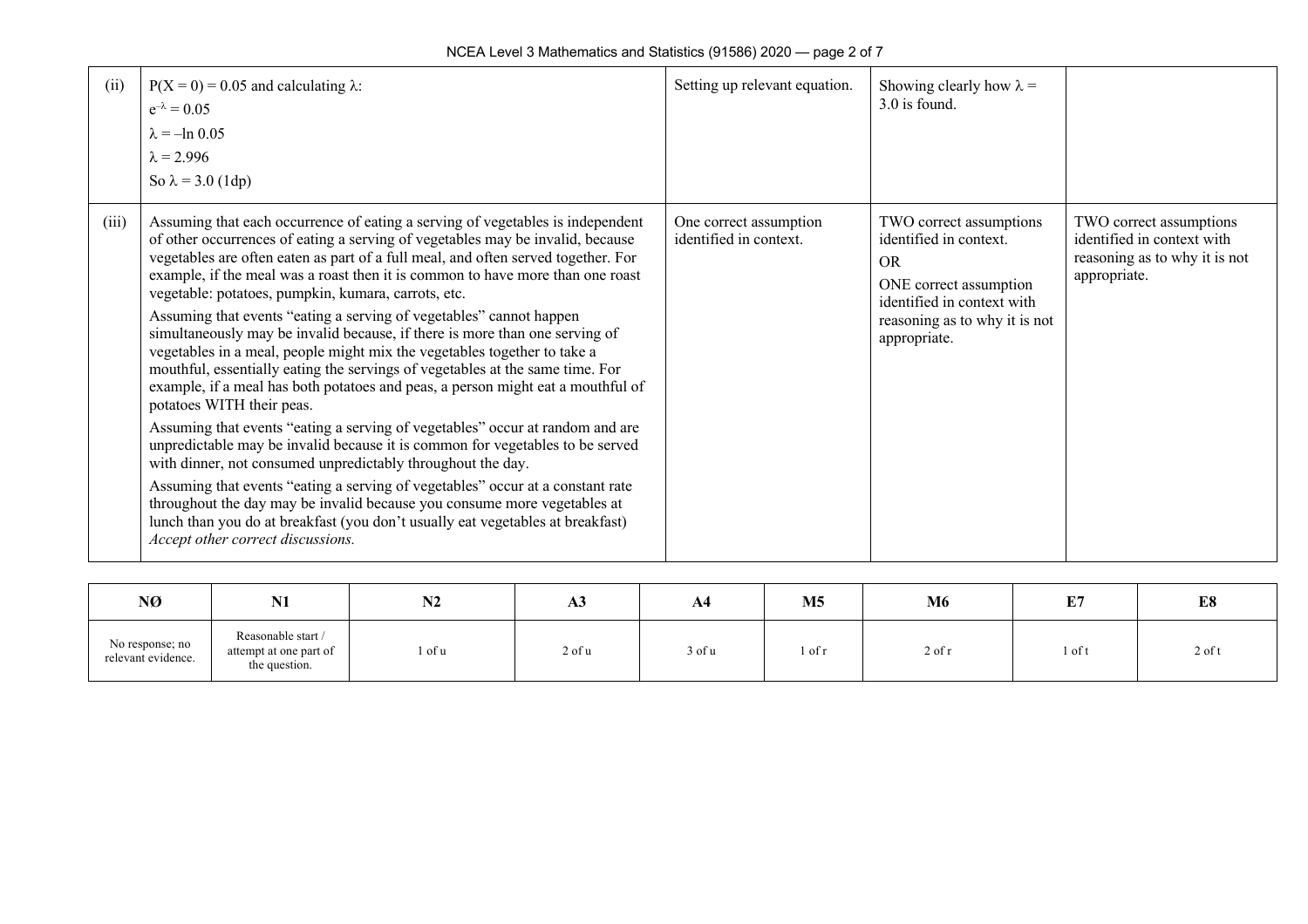| Q             | <b>Expected coverage</b>                                                                                                                                                                                                                                                                                                                                                                                                                                                                                                                                                                                                                                                                                                                                                                                                                                                                                                                                           | Achievement (u)                                                        | Merit (r)                                                                                    | <b>Excellence</b> (t)                                                                                                                                                                                                                                                                                     |
|---------------|--------------------------------------------------------------------------------------------------------------------------------------------------------------------------------------------------------------------------------------------------------------------------------------------------------------------------------------------------------------------------------------------------------------------------------------------------------------------------------------------------------------------------------------------------------------------------------------------------------------------------------------------------------------------------------------------------------------------------------------------------------------------------------------------------------------------------------------------------------------------------------------------------------------------------------------------------------------------|------------------------------------------------------------------------|----------------------------------------------------------------------------------------------|-----------------------------------------------------------------------------------------------------------------------------------------------------------------------------------------------------------------------------------------------------------------------------------------------------------|
| TWO<br>(a)(i) | Binomial $n = 8$ , $\pi = 0.499$ (accept use of $\pi = 0.5$ for tables)<br>(using calculator)<br>$P(X < 4) = 0.3655$<br>Or (using tables)<br>$P(X < 4) = 0.0039 + 0.0313 + 0.1094 + 0.2188$<br>$= 0.3634$                                                                                                                                                                                                                                                                                                                                                                                                                                                                                                                                                                                                                                                                                                                                                          | Probability correctly calculated.                                      |                                                                                              |                                                                                                                                                                                                                                                                                                           |
| (ii)          | Binomial $n = 10$ , $\pi = 0.499$ (accept use of $\pi = 0.5$ for tables)<br>$P(X = 5)$<br>$= 0.2461$<br>Student is incorrect, because the chance of exactly 5 of the next<br>10 students sampled eating breakfast daily is only 24.61%, which<br>is quite low.                                                                                                                                                                                                                                                                                                                                                                                                                                                                                                                                                                                                                                                                                                     | Probability correctly calculated.                                      | Probability correctly calculated.<br><b>AND</b><br>Compared to the claim with<br>conclusion. |                                                                                                                                                                                                                                                                                                           |
| (iii)         | The variation in the number of individuals who ate breakfast daily<br>can be measured with the standard deviation.<br>The standard deviation of the number of children eating breakfast<br>daily is $\sqrt{10 \times 0.85 \times 0.15} = 1.13$<br>The standard deviation of the number of youths eating breakfast<br>daily is $\sqrt{10 \times 0.499 \times 0.501} = 1.58$<br>(Accept use of 0.5 rather than 0.499).<br>The standard deviation for the number who ate breakfast daily is<br>greater for the youths than the children - the health worker's<br>observation can be justified statistically.<br><b>OR</b><br>The VAR of the number of children eating breakfast daily is<br>$VAR = 1.2769$<br>The VAR of the number of youths eating breakfast daily is<br>$VAR = 2.4964$<br>The variation for the number who ate breakfast daily is greater for<br>the youths than the children - the health worker's observation can<br>be justified statistically. | Calculation of at least one correct<br>standard deviation or variance. | Calculation of both correct<br>standard deviations or both<br>variances.                     | Calculation of both correct<br>standard deviations OR both<br>variances.<br><b>AND</b><br>Conclusion that as the standard<br>deviation or variance of the<br>number of youths is greater than<br>that for the children (for samples<br>of size 10), then the health<br>worker's observation is justified. |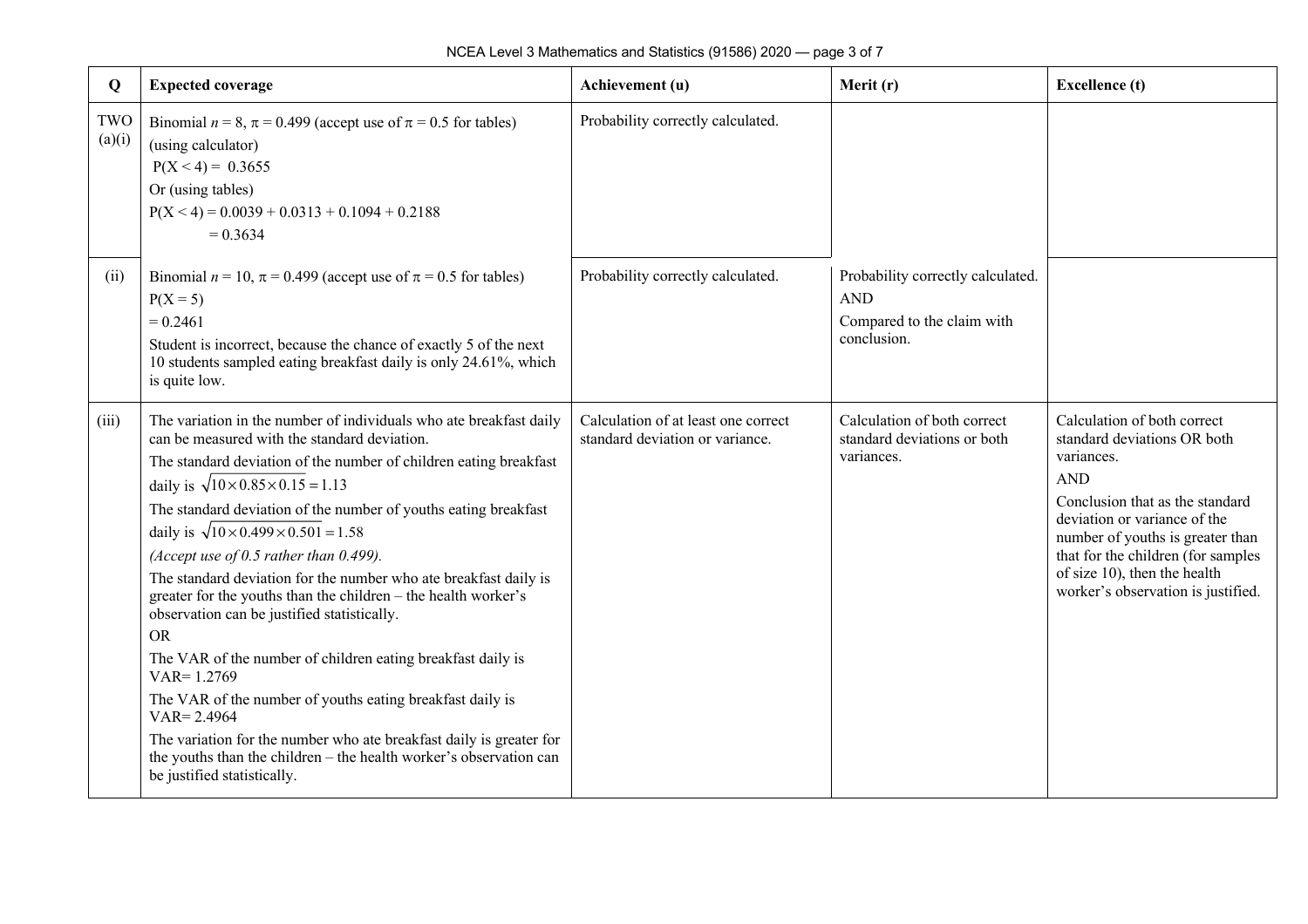| (b)(i) | Normal distribution, $\mu$ = 11 200 kJ, $\sigma$ = 2230 kJ<br>$P(X > 12,800) = 0.23653627$<br>(Using tables = $0.2367$ )                                                                                                                                                                                                                                                                                                                                                                                                               | $P(X > 12800)$ correctly calculated<br>using normal distribution model. |                                                                                                                      |                                                                                                                                                                                                                                                                                                                                                                                                                      |
|--------|----------------------------------------------------------------------------------------------------------------------------------------------------------------------------------------------------------------------------------------------------------------------------------------------------------------------------------------------------------------------------------------------------------------------------------------------------------------------------------------------------------------------------------------|-------------------------------------------------------------------------|----------------------------------------------------------------------------------------------------------------------|----------------------------------------------------------------------------------------------------------------------------------------------------------------------------------------------------------------------------------------------------------------------------------------------------------------------------------------------------------------------------------------------------------------------|
| (ii)   | Using the normal distribution model with parameters,<br>$\mu$ = 11 200 kJ and $\sigma$ = 2230 kJ<br>$P(9500 \le x \le 12000) = 0.4172$<br>The given model is not valid, since the observed probability $(0.5)$<br>is much higher $(20%)$ than the model predicts.<br>Hence, the normal distribution model presented above is not<br>appropriate for modelling the energy intake at breakfast of New<br>Zealand male youths.                                                                                                            | Calculation of<br>$P(9500 \le x \le 12000)$                             | Reasoning that the model<br>under-predicts the observed<br>probability $(0.5)$ , therefore it is<br>not appropriate. |                                                                                                                                                                                                                                                                                                                                                                                                                      |
| (iii)  | Proposed mean, $\mu$ = 11200 kJ<br>The same as that for all New Zealand youths (no evidence to<br>suggest any other value).<br>Potential calculation.<br>$z^{-1}$ <sub>0.35</sub> = 1.036<br>$\sigma = \frac{12\,800 - 11\,200}{1.036} = 1544.4$<br>Proposed standard deviation, $\sigma$ = 1544 kJ<br>Proposed standard deviation is less than that of the current model<br>(2230 kJ) because the probability of a youth at this boys-only<br>school eating over 12800kJ (15%) is less than that for all New<br>Zealand youths (24%). |                                                                         | Suitable values for one<br>parameter are given and used to<br>calculate the second                                   | <b>EITHER</b><br>Suitable values for one parameter<br>are given and used to calculate<br>the second<br><b>AND</b><br>Assumption for the fixed<br>parameter stated and then linked<br>to changed parameter<br><b>OR</b><br>Comparing probability for NZ<br>male youths with single sex<br>school $(24\% > 15\%)$ and linking<br>the probability to original<br>parameter and justify new model<br>and its parameters. |

| NØ                                    | <b>BT4</b><br>UZ.                                             | N2     | <b>AS</b> | A <sub>4</sub> | M <sub>5</sub> | M6         | IP.<br>щ. | E8       |
|---------------------------------------|---------------------------------------------------------------|--------|-----------|----------------|----------------|------------|-----------|----------|
| No response; no<br>relevant evidence. | Reasonable start /<br>attempt at one part of<br>the question. | l of u | 2 of u    | 3 of u         | l of r         | $2$ of $r$ | 1 of t    | $2$ of t |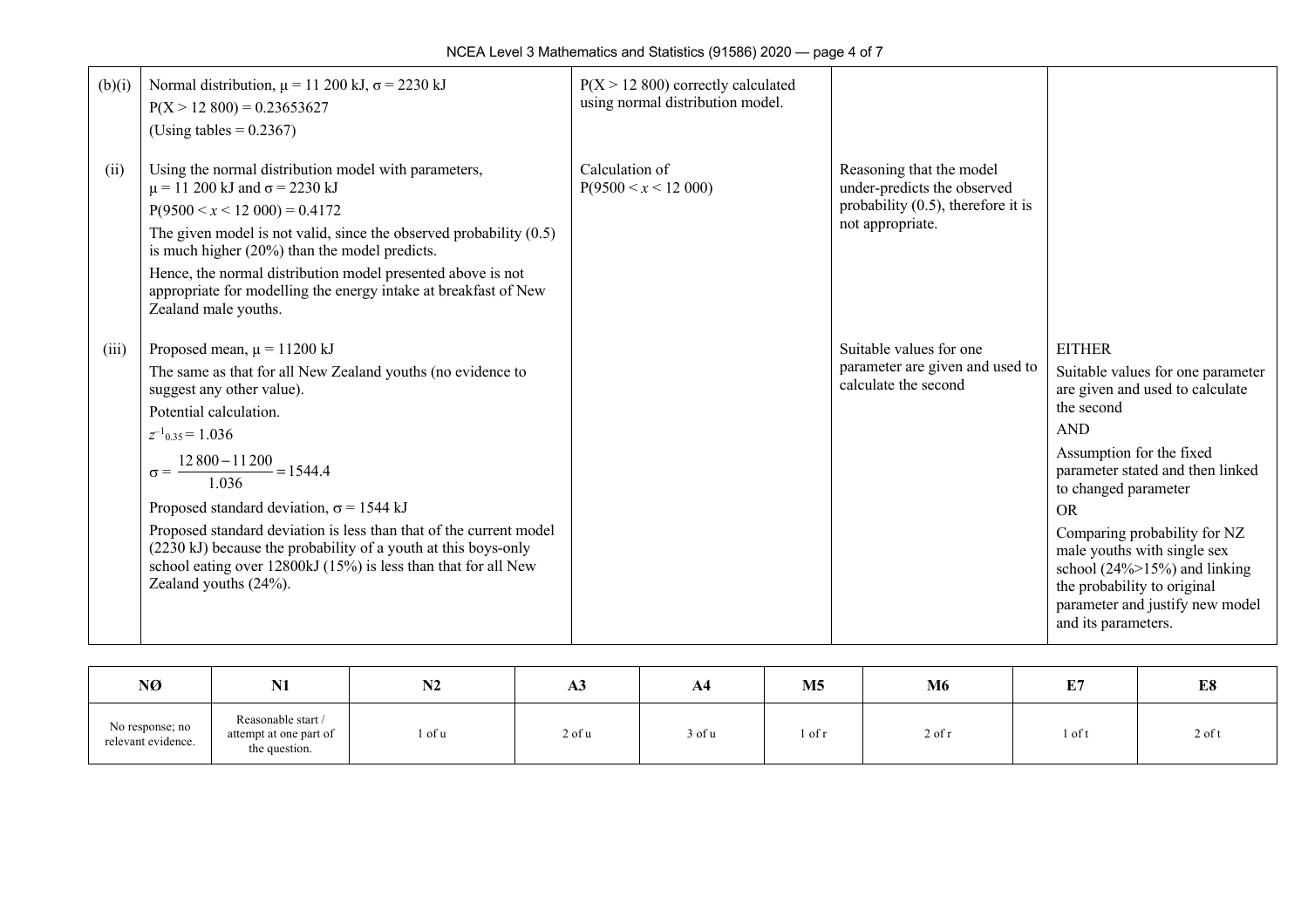| $\bf{Q}$               | <b>Expected coverage</b>                                                                                                                                                                                                                                                                                                                                                                                                            | Achievement (u)                                                                               | Merit (r)                                                                              | <b>Excellence</b> (t)                            |
|------------------------|-------------------------------------------------------------------------------------------------------------------------------------------------------------------------------------------------------------------------------------------------------------------------------------------------------------------------------------------------------------------------------------------------------------------------------------|-----------------------------------------------------------------------------------------------|----------------------------------------------------------------------------------------|--------------------------------------------------|
| <b>THREE</b><br>(a)(i) | $P(X = x)$<br>$0.07 -$<br>0.06<br>0.05<br>0.04<br>0.03<br>0.02<br>0.01<br>0.00<br>120 122 124 126 128 130 132 134 136 138 140 142 144 146 148 150<br>Triangular distribution with $a = 120$ , $b = 150$ , $c = 130$<br>Height at $X = 130$ :<br>$h = \frac{2}{150 - 120} = \frac{1}{15} = 0.0666667$<br>$P(X < 130) = \frac{1}{2} \times 10 \times \frac{1}{15} = \frac{1}{3} = 0.3333333333$                                       | Probability correctly<br>calculated $P(X < 130)$ .                                            |                                                                                        |                                                  |
| (ii)                   | Height at $X = 140$ :<br>$h = \frac{2(150 - 140)}{(150 - 120)(150 - 130)} = \frac{1}{30}$<br>$P(X > 140) = \frac{1}{2} \times 10 \times \frac{1}{30} = \frac{1}{6}$<br>$P(X < 140) = 1 - \frac{1}{6} = \frac{5}{6}$<br>$P(X > 130   X < 140) = {P(130 < X < 140) \over P(X < 140)}$<br>$=\frac{0.5}{0.83333}$<br>$= 0.6$<br><b>OR</b><br>P(X > 130   X < 140) = $\frac{\frac{5}{6} - \frac{1}{3}}{\frac{5}{6}} = \frac{3}{5} = 0.6$ | $P(X \ge 140)$ correctly<br>calculated.<br><b>OR</b><br>$P(X < 140)$ correctly<br>calculated. | Probability of surgery lasting<br>between 130 and 140<br>minutes correctly calculated. | Conditional probability<br>correctly calculated. |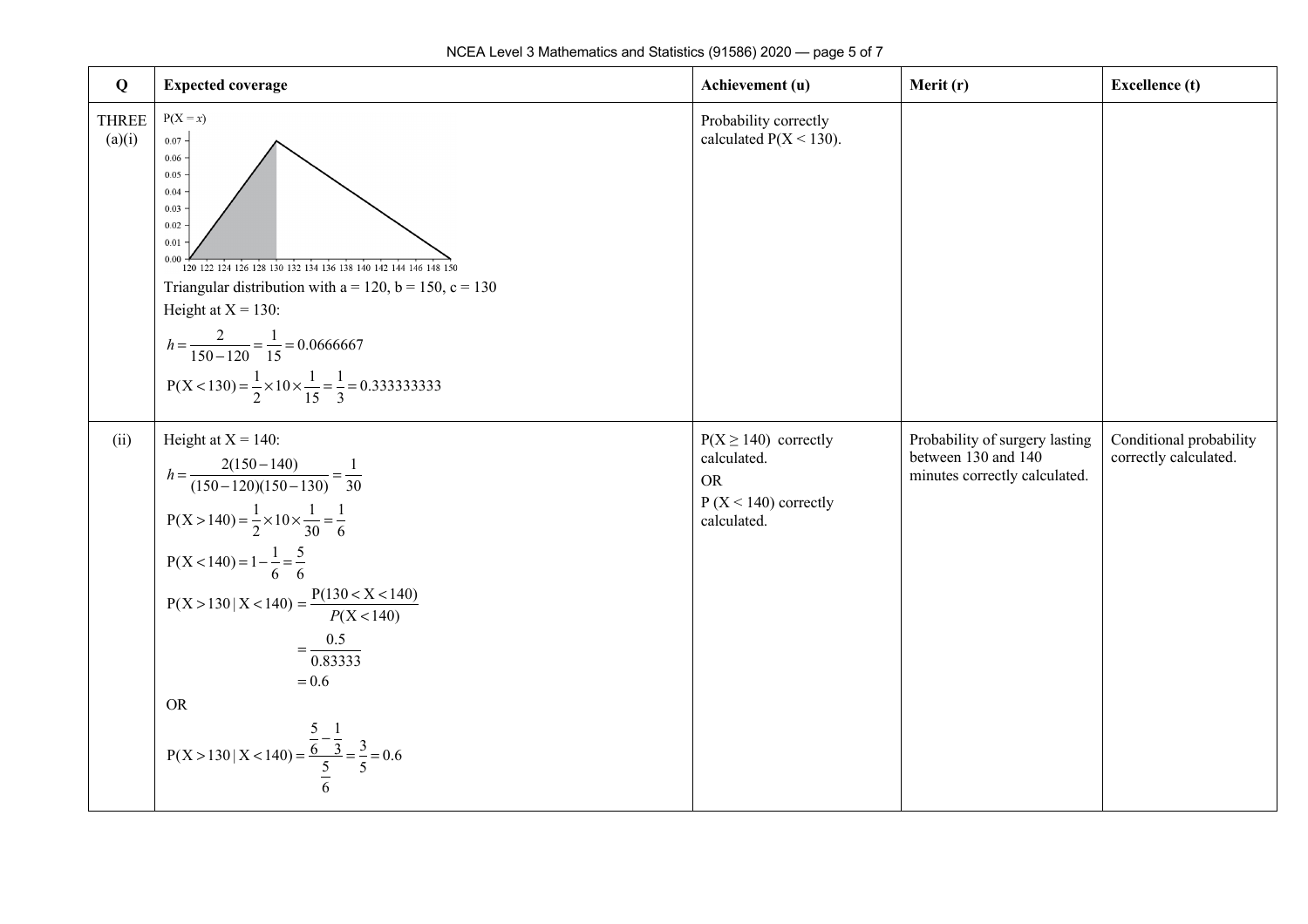| (b)(i) |                                                                                                                                                                     |                |      |      |     | E(N)                           |                                                           |                          |
|--------|---------------------------------------------------------------------------------------------------------------------------------------------------------------------|----------------|------|------|-----|--------------------------------|-----------------------------------------------------------|--------------------------|
|        | Number of                                                                                                                                                           | $\overline{0}$ |      | 2    | 3   | <b>AND</b>                     |                                                           |                          |
|        | repairs (N)                                                                                                                                                         |                |      |      |     | $SD(N)$ correctly calculated.  |                                                           |                          |
|        | Probability                                                                                                                                                         | 0.11           | 0.34 | 0.35 | 0.2 |                                |                                                           |                          |
|        | Let the random variable number of repairs be $N$ .                                                                                                                  |                |      |      |     |                                |                                                           |                          |
|        | Mean, $E(N)$                                                                                                                                                        |                |      |      |     |                                |                                                           |                          |
|        | $= 0 \times 0.11 + 1 \times 0.34 + 2 \times 0.35 + 3 \times 0.2$                                                                                                    |                |      |      |     |                                |                                                           |                          |
|        | $= 1.64$                                                                                                                                                            |                |      |      |     |                                |                                                           |                          |
|        | $VAR(N) = E(N^2) - [E(N)]^2$                                                                                                                                        |                |      |      |     |                                |                                                           |                          |
|        | $E(N^2) = 3.54$                                                                                                                                                     |                |      |      |     |                                |                                                           |                          |
|        | $VAR(N) = 3.54 - 1.642$                                                                                                                                             |                |      |      |     |                                |                                                           |                          |
|        | $VAR(N) = 0.8504$                                                                                                                                                   |                |      |      |     |                                |                                                           |                          |
|        | $SD(N) = 0.9222$                                                                                                                                                    |                |      |      |     |                                |                                                           |                          |
| (ii)   | Company B has higher variation in total lease costs over the three-year period.                                                                                     |                |      |      |     |                                | Correctly states Company B.                               |                          |
|        | Additionally, Company A has no variation in total lease costs over the three-year                                                                                   |                |      |      |     |                                | <b>AND</b>                                                |                          |
|        | period, as the lease price is fixed.                                                                                                                                |                |      |      |     |                                | Reasoning that Company A                                  |                          |
|        |                                                                                                                                                                     |                |      |      |     |                                | has fixed costs with no<br>variation.                     |                          |
|        |                                                                                                                                                                     |                |      |      |     |                                |                                                           |                          |
| (iii)  | Total cost of leasing for three years from Company A is                                                                                                             |                |      |      |     | Correctly calculates CA.       | Correctly calculates CA.                                  | Correctly calculates CA. |
|        | $C_A = 69500 + 36 \times 350 = $82100$                                                                                                                              |                |      |      |     | <b>OR</b>                      | <b>AND</b>                                                | <b>AND</b>               |
|        | Total cost of leasing for three years from Company B is                                                                                                             |                |      |      |     | $E(C_B)$ correctly calculated. | Correctly calculates $E(C_B)$ .                           | correctly calculates     |
|        | $E(C_B) = 65000 + 1.64 \times 10000 = $81400$                                                                                                                       |                |      |      |     |                                | <b>AND</b>                                                | $E(C_B)$ .<br><b>AND</b> |
|        | As the cost for leasing the x-ray unit from Company B is less than the expected<br>cost for leasing the x-ray unit from Company A, the hospital should lease from   |                |      |      |     |                                | Draws consistent conclusion<br>justified by discussion of | Draws consistent         |
|        | Company B but Company B's cost could be greater depending on the number of                                                                                          |                |      |      |     |                                | cost OR variation in cost.                                | conclusion justified by  |
|        | repairs (between \$65000 up to \$95000) so they should choose Company A as its is                                                                                   |                |      |      |     |                                |                                                           | discussion of cost AND   |
|        | less risky. (choosing Company B is a risky option as the number of repairs per<br>three years could be 3 which would result in leasing from Company B, costing \$95 |                |      |      |     |                                |                                                           | variation in cost.       |
|        | 000 over the three years.)                                                                                                                                          |                |      |      |     |                                |                                                           |                          |
|        | Accept valid arguments for Company B.                                                                                                                               |                |      |      |     |                                |                                                           |                          |
|        |                                                                                                                                                                     |                |      |      |     |                                |                                                           |                          |